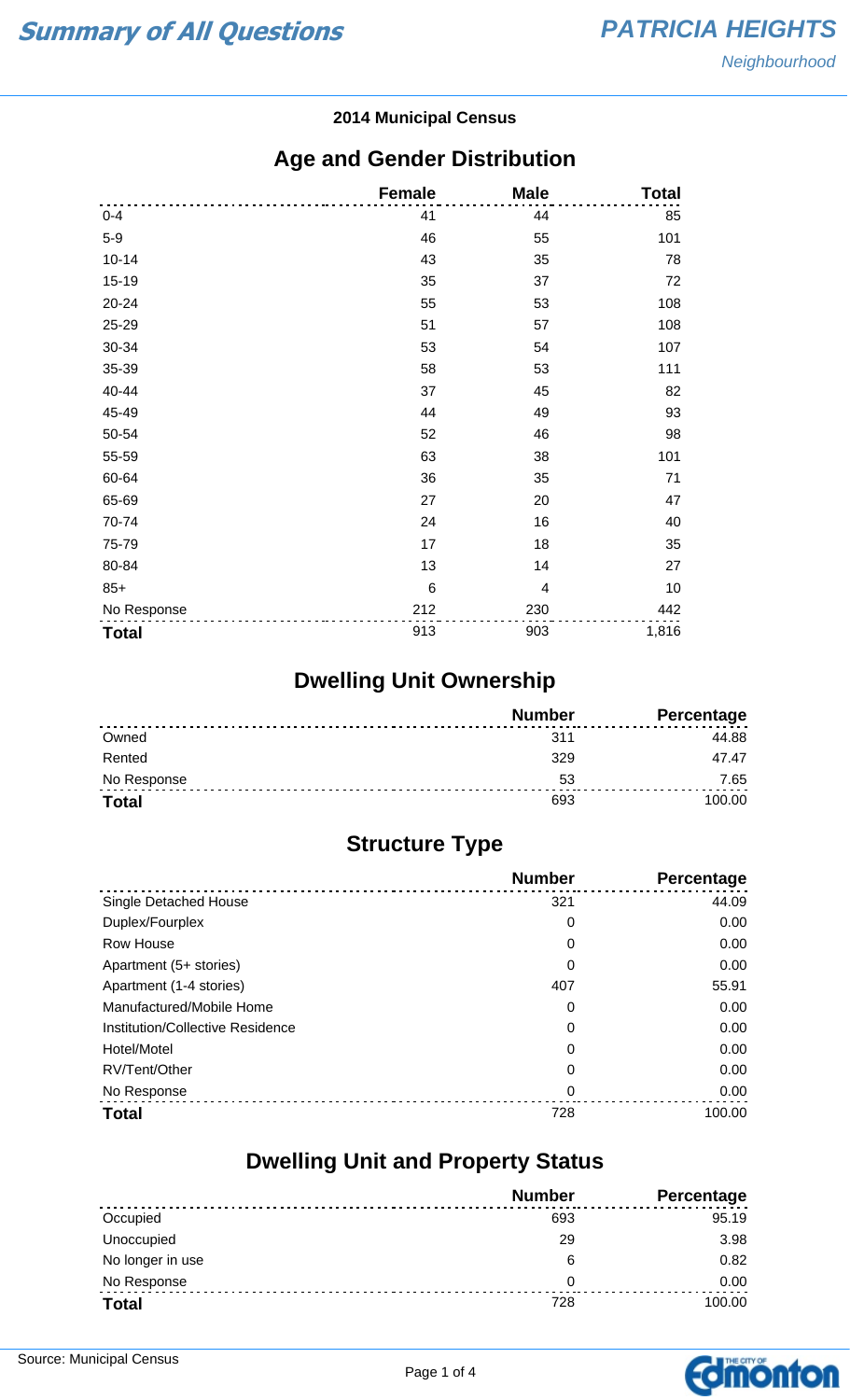#### **Marital Status**

|                      | <b>Number</b> | <b>Percentage</b> |
|----------------------|---------------|-------------------|
| Married              | 589           | 32.43             |
| Common-law           | 143           | 7.87              |
| Separated/divorced   | 102           | 5.62              |
| <b>Never Married</b> | 703           | 38.71             |
| Widowed              | 33            | 1.82              |
| No Response          | 246           | 13.55             |
| <b>Total</b>         | 1,816         | 100.00            |

#### **Employment Status**

|                            | <b>Number</b> | <b>Percentage</b> |
|----------------------------|---------------|-------------------|
| Preschool                  | 98            | 5.40              |
| Kindergarten - Gr.6        | 140           | 7.71              |
| Gr.7 - Gr.9                | 53            | 2.92              |
| Gr.10 - Gr.12              | 49            | 2.70              |
| Post Secondary Student     | 90            | 4.96              |
| Homemaker                  | 67            | 3.69              |
| Employed 0-30 hrs          | 124           | 6.83              |
| Employed 30+ hrs           | 746           | 41.08             |
| Unemployed                 | 36            | 1.98              |
| Retired                    | 162           | 8.92              |
| Permanently unable to work | 18            | 0.99              |
| No Response                | 233           | 12.83             |
| <b>Total</b>               | 1,816         | 100.00            |

## **Term of Residence at this Location**

|                              | <b>Number</b> | Percentage |
|------------------------------|---------------|------------|
| 5 years or more              | 729           | 40.14      |
| 3 years to less than 5 years | 255           | 14.04      |
| 1 year to less than 3 years  | 264           | 14.54      |
| Less than 1 year             | 304           | 16.74      |
| Child less than 1 year       | 18            | 0.99       |
| No Response                  | 246           | 13.55      |
| <b>Total</b>                 | 1,816         | 100.00     |

## **Previous Residence if living in Dwelling for less than 1 year**

|                                   | <b>Number</b> | Percentage |
|-----------------------------------|---------------|------------|
| Elsewhere in Edmonton             | 145           | 47.70      |
| Elsewhere in Alberta              | 42            | 13.82      |
| Atlantic Canada                   |               | 2.30       |
| Ontario/Quebec                    | 34            | 11.18      |
| Territories/Manitoba/Saskatchewan | 3             | 0.99       |
| <b>British Columbia</b>           | 12            | 3.95       |
| <b>Outside Canada</b>             | 55            | 18.09      |
| No Response                       | 6             | 1.97       |
| <b>Total</b>                      | 304           | 100.00     |

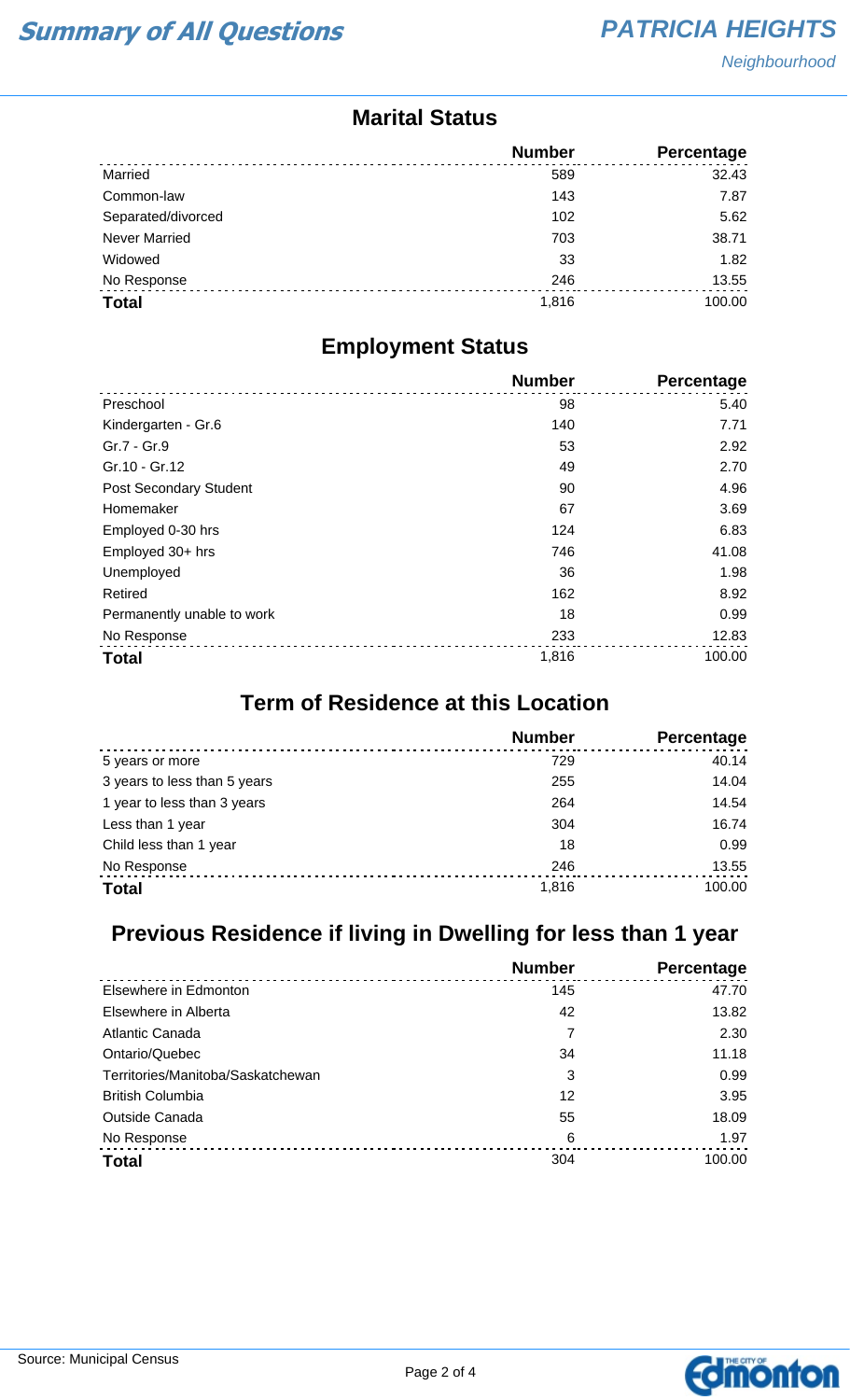## **Main Mode of Transportation from Home to Work**

|                              | <b>Number</b> | Percentage |
|------------------------------|---------------|------------|
| Car/Truck/Van (as Driver)    | 671           | 51.98      |
| Car/Truck/Van (as Passenger) | 57            | 4.42       |
| Transit                      | 194           | 15.03      |
| Walk                         | 16            | 1.24       |
| <b>Bicycle</b>               | 10            | 0.77       |
| Other                        | 26            | 2.01       |
| No Response                  | 317           | 24.55      |
| <b>Total</b>                 | 1,291         | 100.00     |

## **Citizenship**

|                      | <b>Number</b> | Percentage |
|----------------------|---------------|------------|
| Canadian Citizen     | 1.372         | 75.55      |
| Non Canadian Citizen | 206           | 11.34      |
| No Response          | 238           | 13.11      |
| <b>Total</b>         | 1.816         | 100.00     |

## **School Residency**

|              | <b>Number</b> | <b>Percentage</b> |
|--------------|---------------|-------------------|
| Public       | 986           | 54.30             |
| Catholic     | 280           | 15.42             |
| No Response  | 550           | 30.29             |
| <b>Total</b> | 1.816         | 100.00            |

## **Household Languages**

|                              | <b>Number</b> | Percentage |
|------------------------------|---------------|------------|
| English Only                 | 468           | 67.53      |
| Arabic                       | 6             | 0.87       |
| Cantonese                    | 5             | 0.72       |
| French                       | 13            | 1.88       |
| German                       | 5             | 0.72       |
| Mandarin                     | 7             | 1.01       |
| Panjabi (Punjabi)            | $\mathbf 0$   | 0.00       |
| Spanish                      | 4             | 0.58       |
| Tagalog (Pilipino, Filipino) | 19            | 2.74       |
| Ukrainian                    | 3             | 0.43       |
| Other                        | 48            | 6.93       |
| No Response                  | 115           | 16.59      |
| <b>Total</b>                 | 693           | 100.00     |